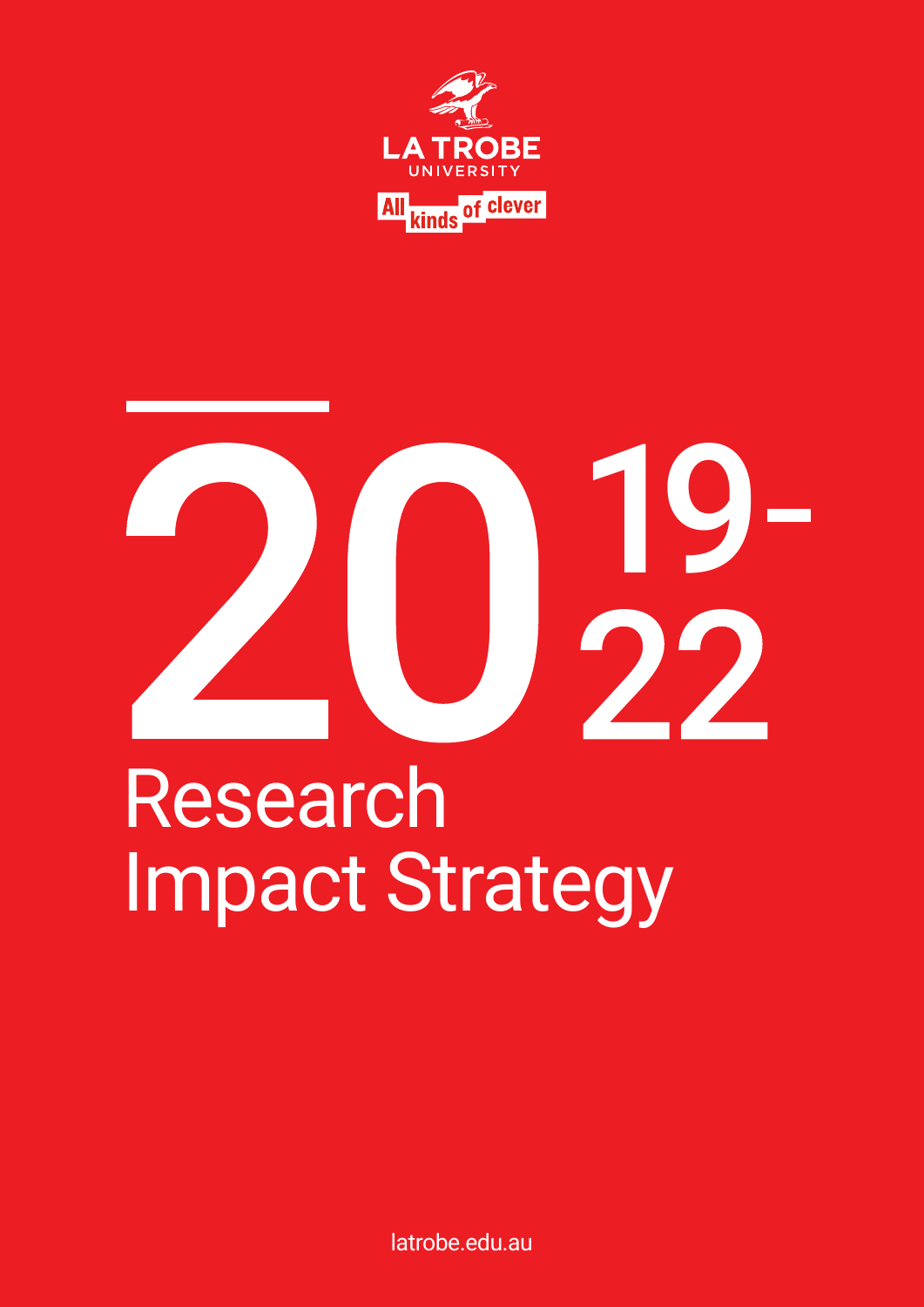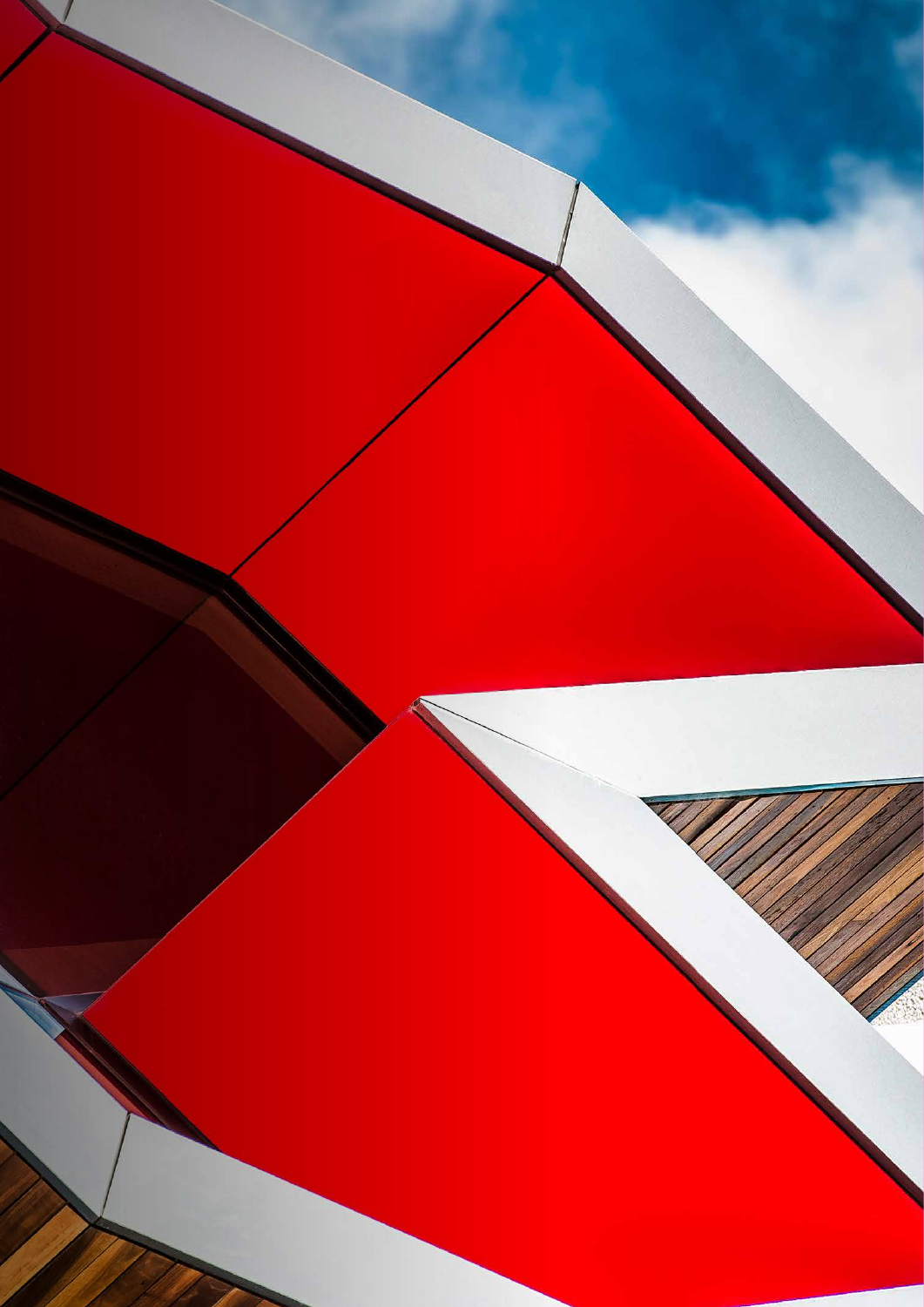

I'm pleased to release this, the Research Impact Strategy 2019-2022, to the La Trobe community.

La Trobe's strong results in the first Engagement and Impact assessment in 2018 (EI18) reflect our history as a university that has always had an eye to how its research can effect positive change in the world.

The introduction of research engagement and impact performance measures makes an intentional approach to planning, tracking, capturing and communicating our impact critical. We must keep pace with government and community expectations that publicly funded research yield direct public benefit.

EI18 taught us many things. One of the most important of those is that institutional and researcher literacy around what constitutes high-quality impact is non-negotiable, as is an understanding of the importance of establishing external partnerships and collaborations that lead to high-impact outcomes.

To our early career researchers: I want to impress upon you that you are in a unique and exciting position to explore building engagement and impact into your research design. You can maximise the reach and significance of your research outcomes by including these in your career-plan. I urge you to do this, as well as making the most of the depth of experience of your more established colleagues and the support for impact and engagement provided by the Research Office and the Office of the PVC (Industry Engagement).

I look forward to watching La Trobe's reputation for high-impact research grow locally, nationally and internationally through implementation of the Research Impact Strategy 2019-2022.

#### **Professor Susan Dodds**

Deputy Vice-Chancellor (Research and Industry Engagement)

1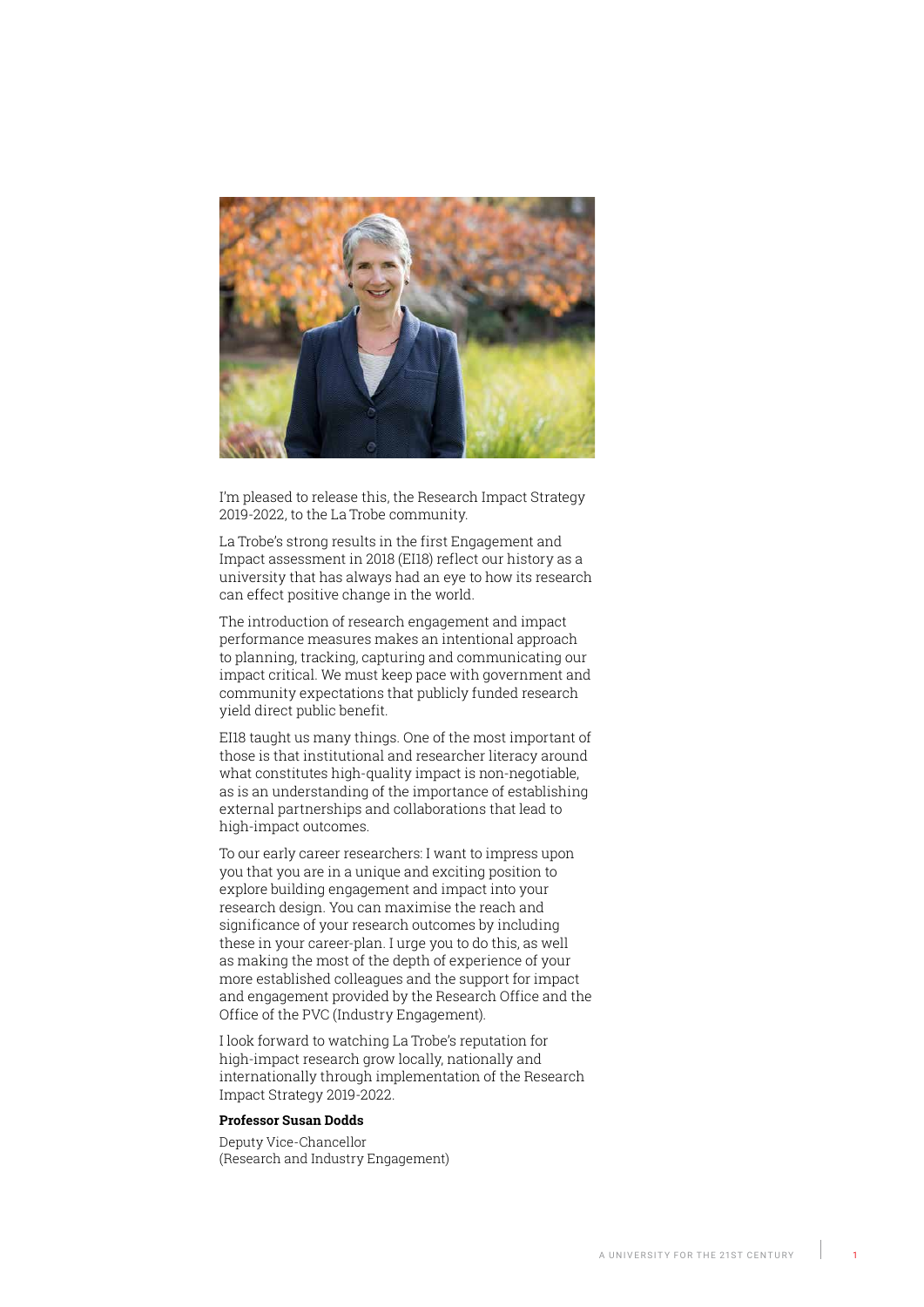# Research Impact at La Trobe

Maximising the contribution our research makes to the economy, society, environment and culture, beyond the contribution to academic research.

#### A new context

The global research impact agenda has been building over recent years. In Australia, it culminated in the first iteration of the ERA Engagement and Impact assessment in 2018.

Universities are being asked to look outward and open up. Researchers are increasingly engaging with non-academic partners and communities and are active participants in ensuring their research realises its benefits to the world.

Up until 2018, however, government policy mechanisms in Australia placed emphasis almost solely on academic measures of university performance: publication rates and quality; Category 1 income and citation metrics. In a tight competitive and fiscal environment, universities have been required to recognise, reward and support research that achieved these kinds of measures – and they still must. What has changed, however, is the sole emphasis on academic measures of performance.

The changing environment underpinned by the ERA Engagement and Impact Assessment (herein EI-18) offers exciting and growing opportunities for La Trobe's research to extend its reach and achieve real-world benefits and we will be strategic about how we invest to achieve these. However, we will not do this at the expense of research quality; we will continue to build our profile as an institution producing high-quality, peerreviewed, high-impact research.

### Transforming our model of research

Definitions of and nomenclature around research impact varies across countries, funding schemes and evaluation mechanisms. The ARC defines impact as 'the contribution that research makes to the economy, society, environment or culture, beyond the contribution to academic research.' The definition of engagement is 'the interaction between researchers and research end-users outside of academia, for the mutually beneficial transfer of knowledge, technologies, methods or resources.'

Performance in future ERA-EI assessments is critical. Working alongside our strategies to maximise our ERA performance, the implementation of this impact strategy will position La Trobe to achieve high performance ratings for the impact of our research, and our engagement with communities, industry, and government.

But our own impact agenda is far broader than ensuring performance in the next EI assessment. La Trobe's proud history of engagement shows that it is, and has always been, an institution of and for the communities in which it is located and those we serve through our teaching and research activities.

### Recognising research with impact

La Trobe researchers undertake their work because they want their research and teaching to have an impact, to have a positive effect on wellbeing, health, social and legal injustice, the environment and economy: it is in the organisation's DNA.

What is new, however, is our ability to recognise and reward high-quality engagement and impact activities; to support and resource highimpact research and harness these achievements to build partnerships with next and end-users to yield the greatest possible benefit to society.

There are, of course, researchers at La Trobe across a variety of disciplines who have been achieving research impact for years, decades, even. We acknowledge the achievements of these researchers, and we also recognise that there are researchers undertaking pure or fundamental research that may not yield 'real-world' change in the immediate future but will profoundly influence the course of knowledge and the ability of other researchers to achieve future impact. Ultimately, we must achieve balance in our approach: our strategy must cover all bases and bring everyone along.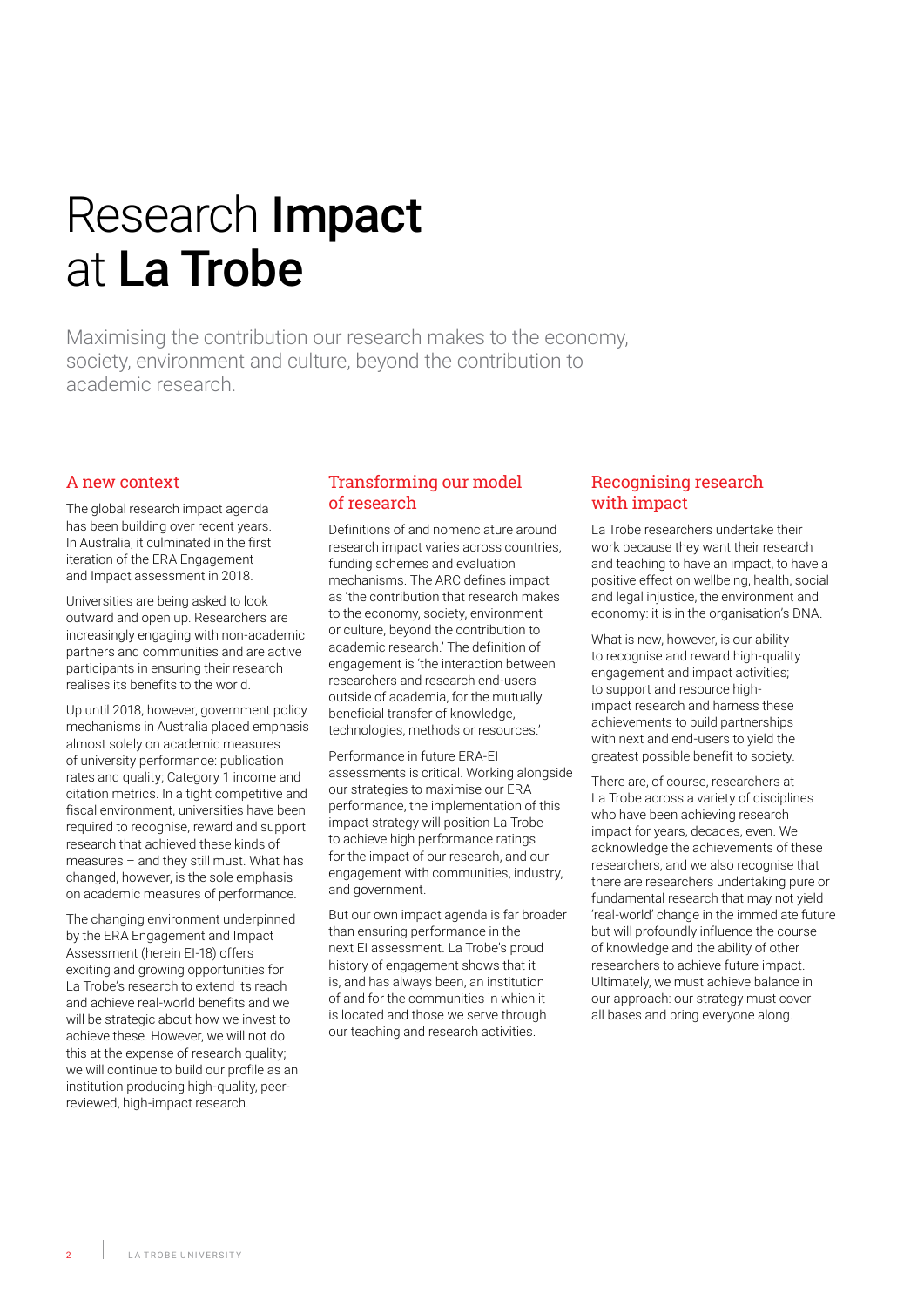Photo provided by kind permission of Professor Mike Clarke, Ecology, Environment and Evolution EI18 Impact case study, Environmental Sciences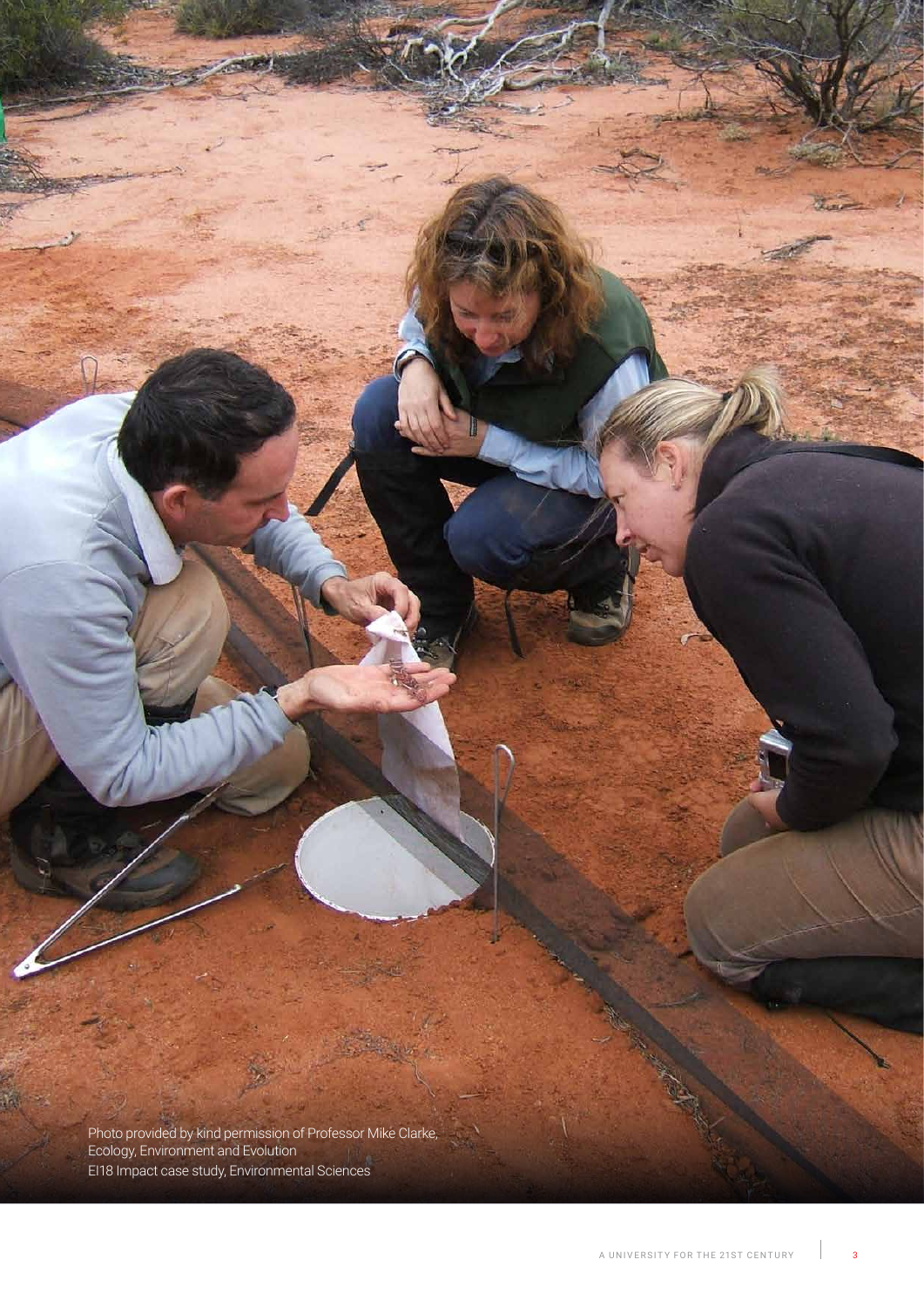Photo provided by kind permission of Professor Chris Bigby, Living with Disability Research Centre EI18 Impact case study, Studies in Human Society

-134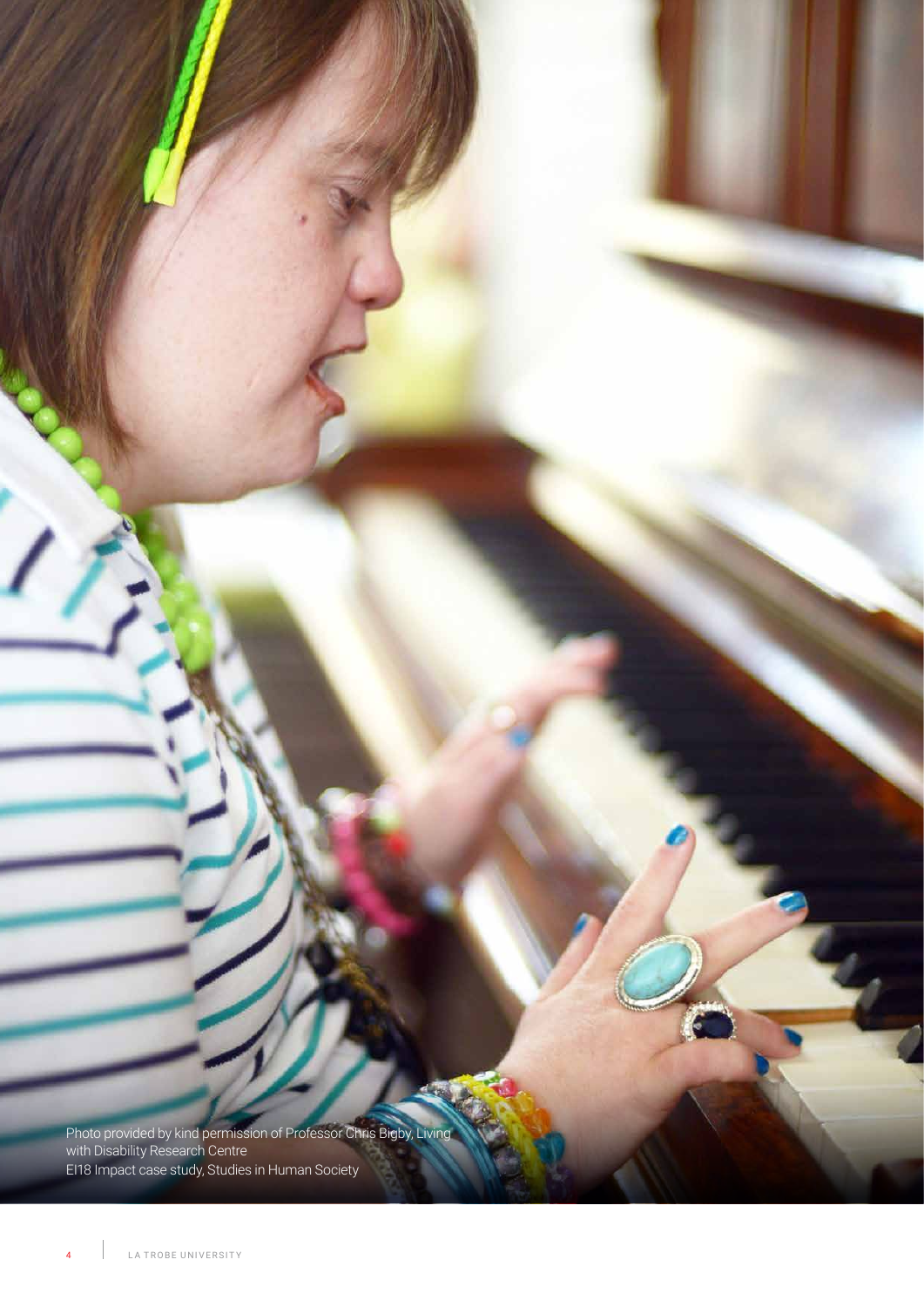# What success looks like

What will successful implementation of this strategy mean for the University, our students, communities, partners and staff? Ultimately, it will help drive several fundamental aspects of our strategic goals.

#### Charting our course

Research impact is *everyone's* responsibility, insofar as La Trobe has made an explicit commitment to be an engaged, collaborative university that positions the development of productive partnerships as a core strategic goal. To meet this goal, to effect real change and to perform in the next ERA-EI assessment we must take a whole-of-institution

approach to research impact. Senior executive, organisational and research leaders, researchers and the staff who support them must be willing to embrace necessary adjustments to the way we do research and the way it is managed.

This strategy is designed to help the La Trobe community chart the course forward and support decision-making at the institutional, organisational unit and individual researcher level.

#### Research excellence

Excellent impact can only be achieved by excellent research. We will not cease our constant pursuit for excellence in research, but our strategy will increase capacity among our researchers to design for engagement and impact and will provide support to track and capture evidence of success.

# Partner of Choice

Our reputation for delivering excellent research with high-impact for next and end-users will be unequalled. Existing and new partners will actively seek out our researchers because of their proven track-record in understanding the needs of partners and end-users and how to work collaboratively to overcome the challenges of implementing research outcomes to achieve benefit. Strategic engagement will increase our end-user (Category 2-4) income stream.

# An outstanding student experience

Being taught by an academic whose research is grounded in real-world examples of working with policymakers, government and community organisations has the potential to significantly increase our students' learning and bring alive the realities of bridging the theory-practice gap. Stories of successful real-world application of research also has the potential to attract both undergraduate and graduate research students to La Trobe.

### Student and graduate employability

The global research-impact agenda means that universities internationally are looking to recruit academic staff with developed capacity to achieve impact. Our Industry PhD program already provides a unique, deeply engaged experience for graduate researchers. However, successful implementation of this strategy will also see La Trobe's 'traditional' PhD graduates sought out by other higher education institutions for their potential to achieve impact due to their literacy in the principles of research impact and, in some cases, demonstrated achievement.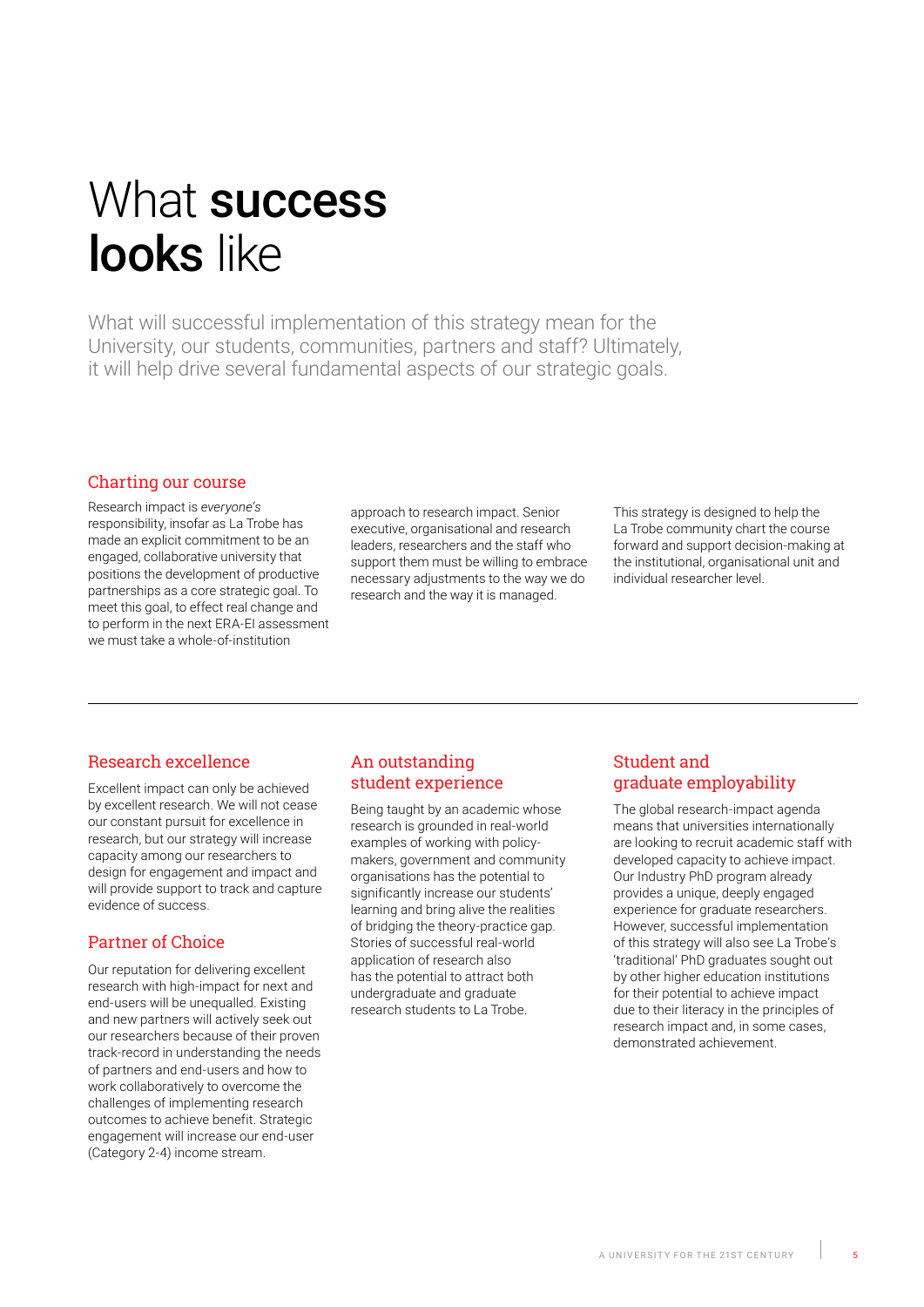# Embedding **engagement** and **impact**

Research projects that include engagement and impact as part of their design from the outset are known to be more likely to achieve significant reach and impact.

# Preparing for EI success

While one case study in each Field of Research (FoR) was required for the EI18 assessment, it will not be clear for some time whether this will remain the case in consequent assessments: it's possible we will be required to submit more than one impact case study for each code.

A number of lessons were learned from EI-18. One of these was the benefit of early identification and development of research with impact. Far from leaving it until the year prior to an assessment, we need to identify, support and develop research impact in current projects and those about to commence. This will require input from research leaders as well as a selection process by the Impact Working Group.

By early 2019 we will identify three research projects in each FoR that are most likely to achieve high impact in time for the next EI process. We will provide targeted support to these projects and researchers to maximise engagement and impact. This process will also work to look beyond the next EI assessment and identify projects with impact likely to be realised in the longer-term.

#### What we will do:

- We will continue the tenure of the Impact Working Group
- We will identify three likely highimpact research projects in each FoR to best position ourselves for the next EI Assessment (expected 2021). The Manager, Research Impact, will work with Heads of School, Heads of Department, Research Directors, Research Centre Directors, the Impact Working Group and Research Performance Team to identify areas of significant impact. Selected projects and researchers will be provided with targeted support to assist them to maximise their engagement and impact capacity leading up to the next EI assessment.

#### Our culture

Today's University requires a balance of high-quality fundamental and applied research, not only to meet government performance requirements, but so we can continue to make a meaningful contribution to knowledge while also meeting the needs of the community, our research partners and end-users.

To support this, as outlined in the Research Plan 2018-22, we will:

- Develop a culture that values and generates impact from research through industry engagement
- Develop a University-wide culture of engagement and embed partnerships at all levels of research activity

Here, 'industry' refers to a range of external partners including private enterprise, community groups, not-forprofit organisations and government.

Research leaders and 'impact champions' will be integral to developing a culture in which high quality engagement and impact activities are encouraged and formally recognised. Decisions about where to best place time, effort and resources must be both strategic and meaningful. We will consider the design of an Impact Framework to assist these decisions.

We will also design formal opportunities to recognise and reward achievement in impact and engagement.

#### What we will do:

- We will design a La Trobe-specific 'Impact Framework', which will include an easy reference guide to research impact to supplement the Research Impact Strategy and assist with its dissemination and implementation.
- We will build the profile of research impact at La Trobe. This may include an award for 'Research Impact and Engagement' in 2019 alongside the Research Excellence prize in the current suite of Staff Awards and an annual, impact-specific event that

celebrates achievements in impact. This may take the form of an impact challenge or competition, which have had success in building the profile of research impact in other universities.

• Internally, at department/centre, school, college and university-level we will regularly recognise and celebrate significant research impact achievements as we do other aspects of research achievement.

# Recognition and reward

Traditional measures of research performance are widening to include other achievements and outcomes. Engagement and impact activities require time and effort by researchers and, while culture change embracing these changes is critical, it will not alone be enough.

Embedding engagement and impact activities and achievements in our core personnel policies and processes will legitimise and recognise these as integral to achieving our broader strategic aims. This strategy is already part of the *Research Plan 2018-2022*: "Review and improve the systems and incentives that value and reward research staff, including the publication award scheme, academic workload planning systems, Career Success and academic promotions systems, to capture achievements in income, publication, impact, leadership and other research outcomes' (p.11).

Action has already taken place on this in some areas; for example, the new Academic Promotions Evidence Matrix includes new metrics for 'Impact and Esteem' which encompass engagement and impact activities.

#### What we will do:

• We will review and revise existing personnel policies and procedures to reflect, in a sensible and balanced way, the changes to expectations of university researchers and the kinds of activities they must undertake to contribute to the University's research performance.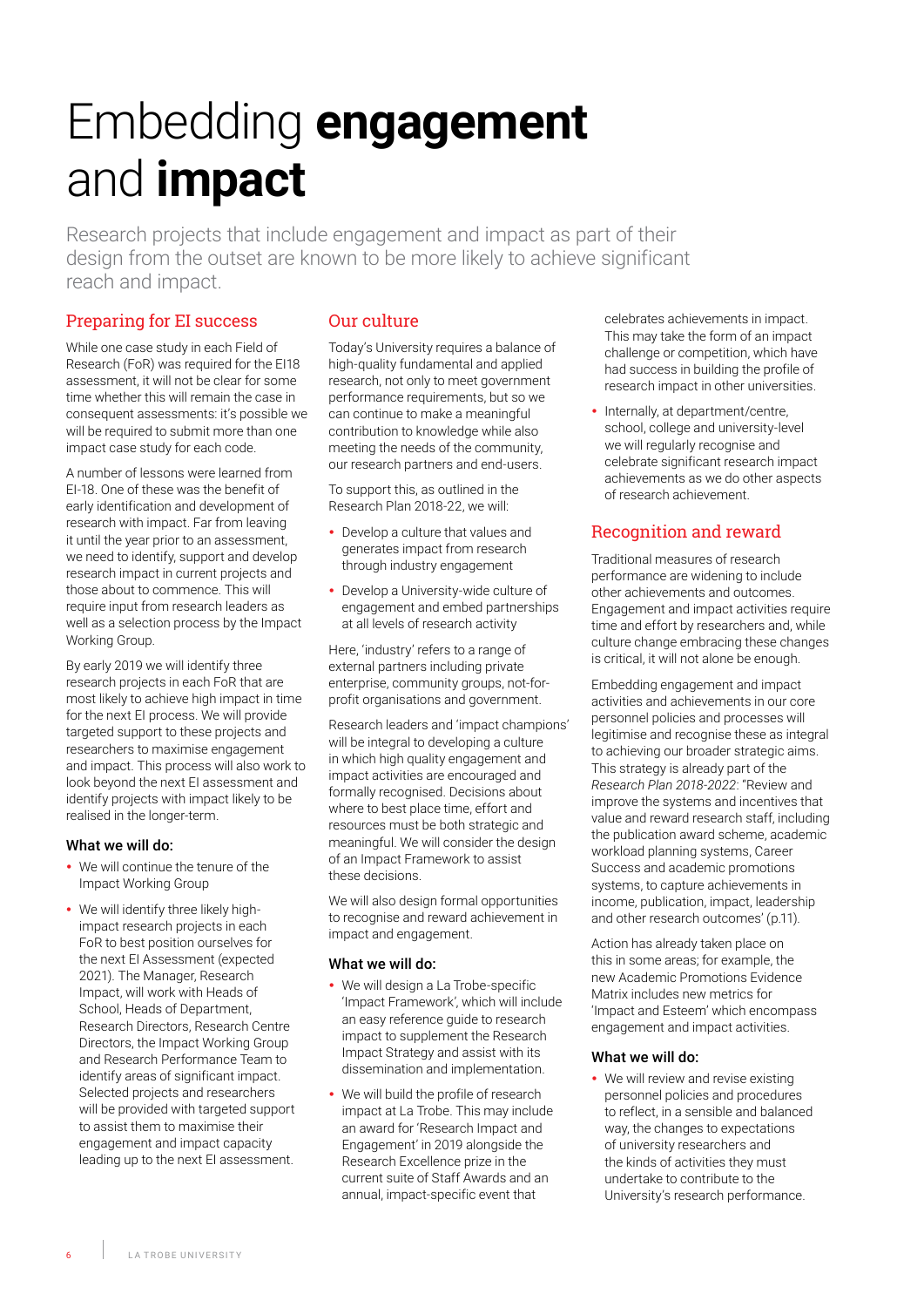# Systems, expertise and infrastructure

For our research to perform well in the next EI assessment, we need strong, verifiable evidence, not only of the impact of our research, but the pathway to impact; that is, *how* the research inputs, outcomes, engagement with and of end-users led to change in the world outside academia.

Primarily in preparation for the next EI assessment but also in order to be able to identify and understand our research impact and engagement achievements for partnership and reputation-building purposes, we need to investigate and implement systems to log, track and document our impact and its pathways.

In addition to reviewing whether our systems are adequate to accommodate these new measures of research performance, we must also review whether our current support services adequately meet these new requirements. For example, consideration should be given to the need to build into our Research Platforms the capacity to apply economic principles to measuring and reporting the impact of our health and social research.

#### What we will do:

- We will investigate cost-effective options for meeting researcher needs for tracking and documenting engagement and impact through the purchase or development of appropriate fit-for-purpose software
- We will review and assess whether current internal research support services have the capacity to meet the needs of researchers and the University.

## Professional development

We will invest in our researchers by providing them with opportunities to develop their knowledge and skills according to their individual needs and the goals they have for their research. We commit to supporting our researchers to build impact into the research process, rather than it being a bolt-on once projects are completed.

A researcher's familiarity with the principles and practices of research engagement and impact depend on an array of factors – discipline, the

nature of projects undertaken, funding streams, level of access to mentoring, stage of career; just to name a few. The reasons why researchers today should be knowledgable about and skilled in engagement and impact are also many and include:

- Funding: major grant schemes have already introduced research impact track record in criteria and many philanthropic schemes also ask for an account of a researcher's/ research program's impact in application material. This is likely to become even more common (and, possibly, standard), as questions about the relevance of university research to the 'national interest' are increasingly asked.
- **Career:** with the increasing global focus on engagement and impact as a performance measure, universities in a variety of countries are interested in the recruitment of engaged scholars whose research attracts attention and is likely to contribute to an institution's impact record. For researchers doing fundamental research, an understanding of the policy and organisational ecosystems of universities is critical to being able to articulate an individual contribution, in context, to an academic department/Field of Research.
- Teaching and student recruitment: The student experience at La Trobe will be enriched by teaching delivered by academics who are engaged and connected in the professional contexts into which their students will eventually move. Public reputation and track record in high-impact research can also make a researcher a sought-after supervisor for highquality graduate research candidates.
- University performance: How a university performs in national assessments and global ranking measures affects all its members. It has an effect on reputation and profile, student recruitment, funding and workforce sustainability.

#### What we will do:

We will provide researchers with regular opportunities to develop their skills and knowledge to build individual and University capacity to maximise the impact of research, with a particular focus on:

- Planning and designing research for impact
- Building and maintaining stakeholder relationships
- Tracking impact pathways
- Measuring impact success
- Evidencing impact
- We will build our internal capacity and contribute to a vibrant research culture by harnessing the experience and expertise of researchers with impressive impact track-records by inviting them to be involved in developing and/or mentoring colleagues.

# Engaging for impact

To meet the goals of performance and impact that we have set in the *Research Plan 2018-2022* and to ensure we are Partner of Choice (*Strategic Plan*, 2018-2022) we will need to radically revise our approach to communication and engagement with our partners and research end-users. We will also need to align the way that internal units and services with a stake in external communication about our research and its impact work together for consistent, effective and clear messages to the right stakeholders at the right time.

To support researchers in engaging effectively and efficiently with their stakeholders and end-users we will design a series of resources for the reporting of impact successes to current partners and to invite engagement for new partners with them and the University.

- We will bring together key internal stakeholders to plan the alignment of our goals and activities to achieve targeted communications about our research and its impact to external audiences, particularly our existing and potential research partners and end-users.
- We will support researchers to build and strengthen engagement with their stakeholders by designing and making available downloadable resources for engaging with partners and end-users.
- We will collect a 'library' of research impact case studies from researchers across the disciplines in order to be ready to use these in communications with potential partners as opportunities arise.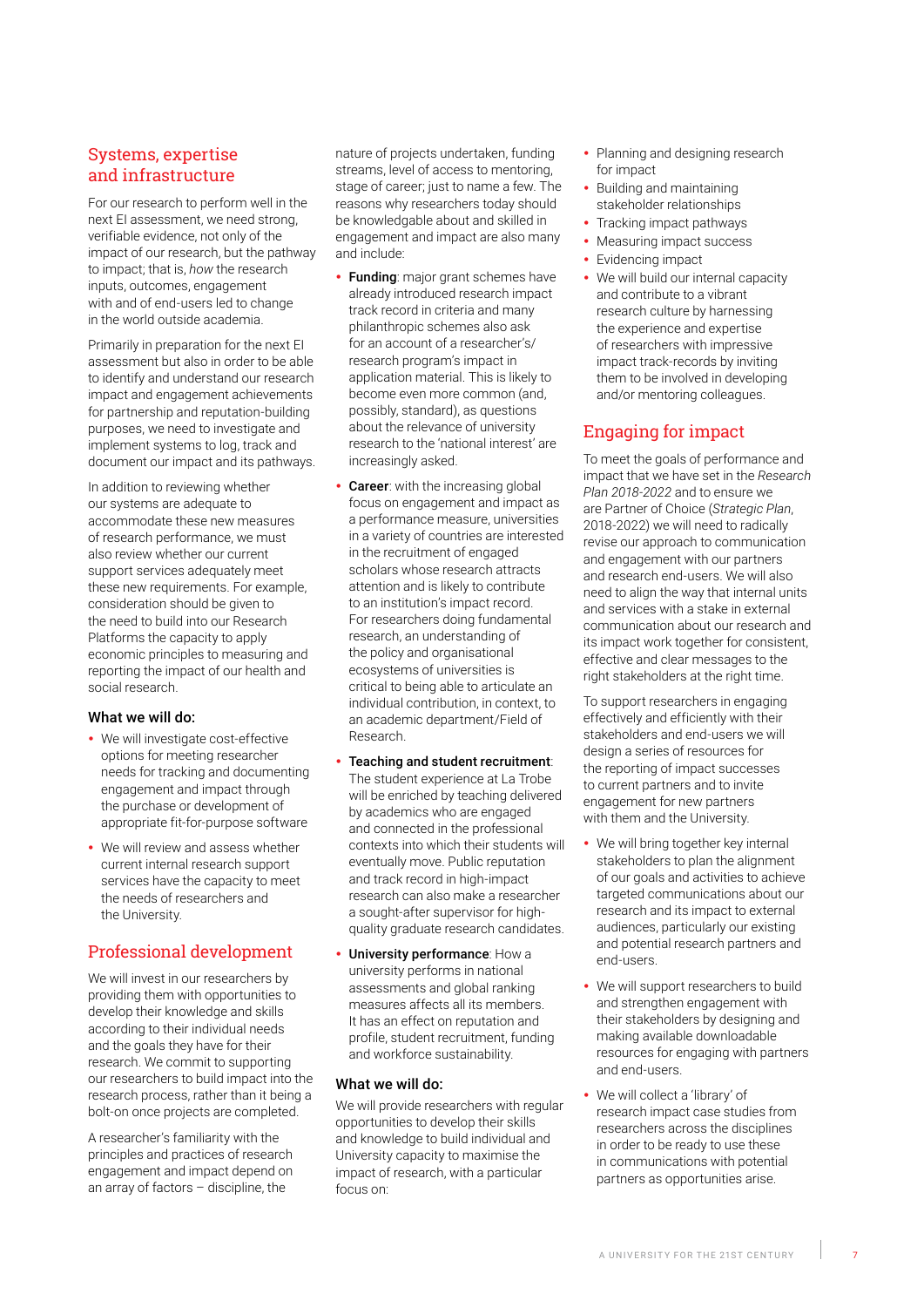Photo provided by kind permission of Professor Helen McLachlan and Professor Della Forster, Judith Lumley Centre EI18 Impact case study, Medical and Health Sciences (Public and Allied Health)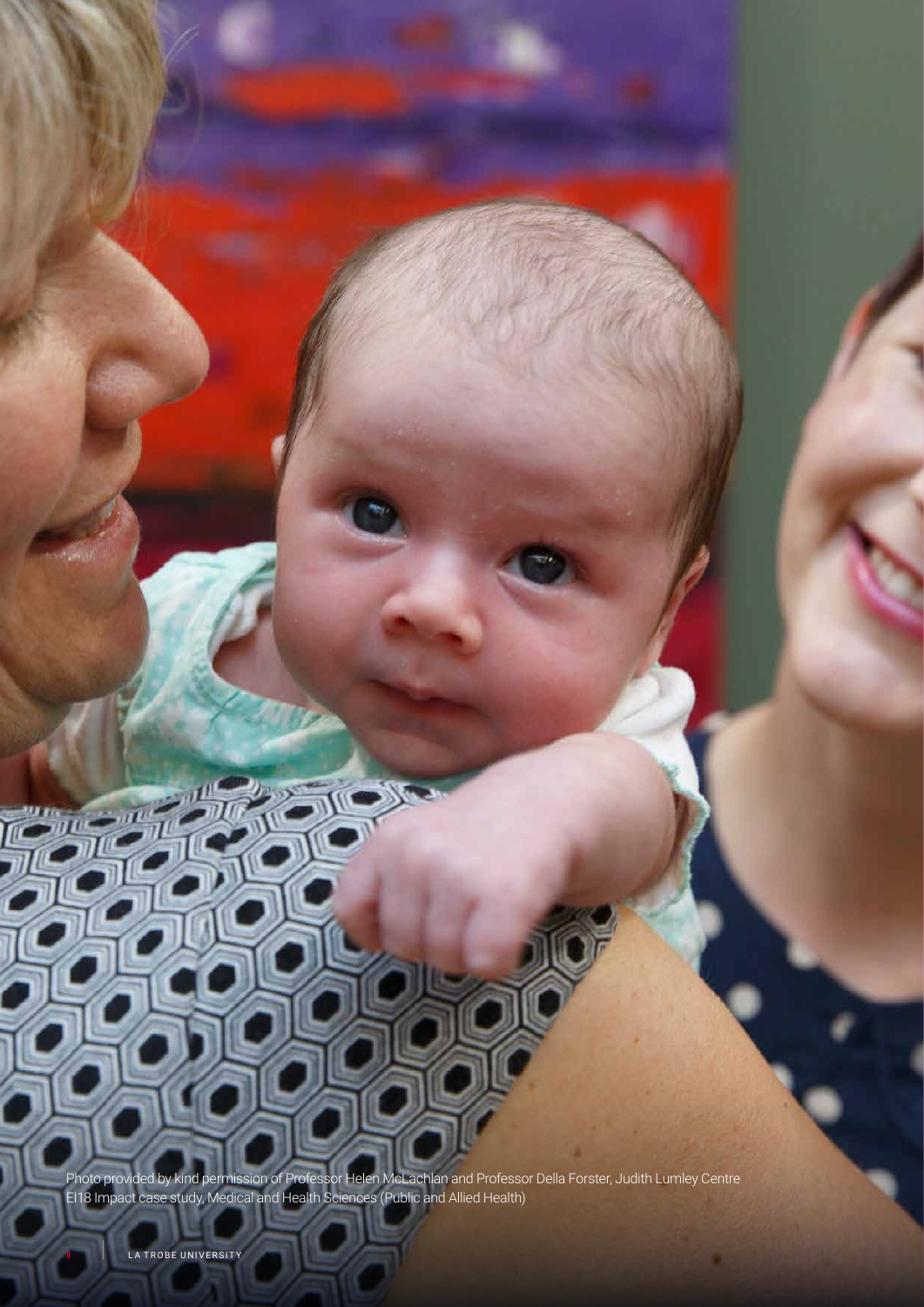

# Case studies

IN THE FIRST NATIONAL ASSESSMENT OF RESEARCH ENGAGEMENT AND IMPACT, EI2018, LA TROBE HAD 13 IMPACT CASE STUDIES (OF 18 SUBMITTED) RATED AS EITHER MEDIUM OR HIGH. SUMMARIES OF TWO OF THE SEVEN IMPACT CASE STUDIES RATED 'HIGH' ARE BELOW.

#### One-on-one midwife care reduces caesarean section rates during childbirth and improves health outcomes for babies.

The La Trobe University led Comparing Standard Maternity Care with One-to One Midwifery Support (COSMOS) randomised trial (comparing continuity of one-on-one care from a midwife called caseload midwifery with standard maternity care), resulted in a 22% reduction in the proportion of women requiring caesarean section, and a reduction in the proportion of babies requiring admission to a special care nursery. Following this trial (the world's largest and Australian first), the caseload midwifery model is increasingly available, with data showing availability in 31% of Australian public hospitals that responded to a large national survey. The model highlights that trust, and a sustained relationship between the midwife and woman giving birth are critical to positive birth outcomes.

Professor Della Forster, Professor Helen McLachlan, Dr Michelle Newton Judith Lumley Centre, School of Nursing and Midwifery

#### Decent Work for Domestic Workers: Equality and Protection under International Law.

This research has influenced international law regulating the work of domestic workers (e.g., maids and servants). It helped shape the International Labour Organisation's (ILO) Convention on Domestic Work (Article 10), and the Recommendation on Domestic Work (Article 9.13) adopted in 2011 and influences laws applying to domestic workers in a range of countries. These impacts arose from research which generated: a conceptual framework with key imperatives for policy actors, a proposed set of principles to underpin reforms and a `model law' that pioneered a `framed flexibility' framework based on the needs and vulnerabilities of domestic workers, and the demand for their labour.

The model McCann and Murray developed has changed the way countries regulate the work of domestic workers.

Associate Professor Jill Murray La Trobe Law School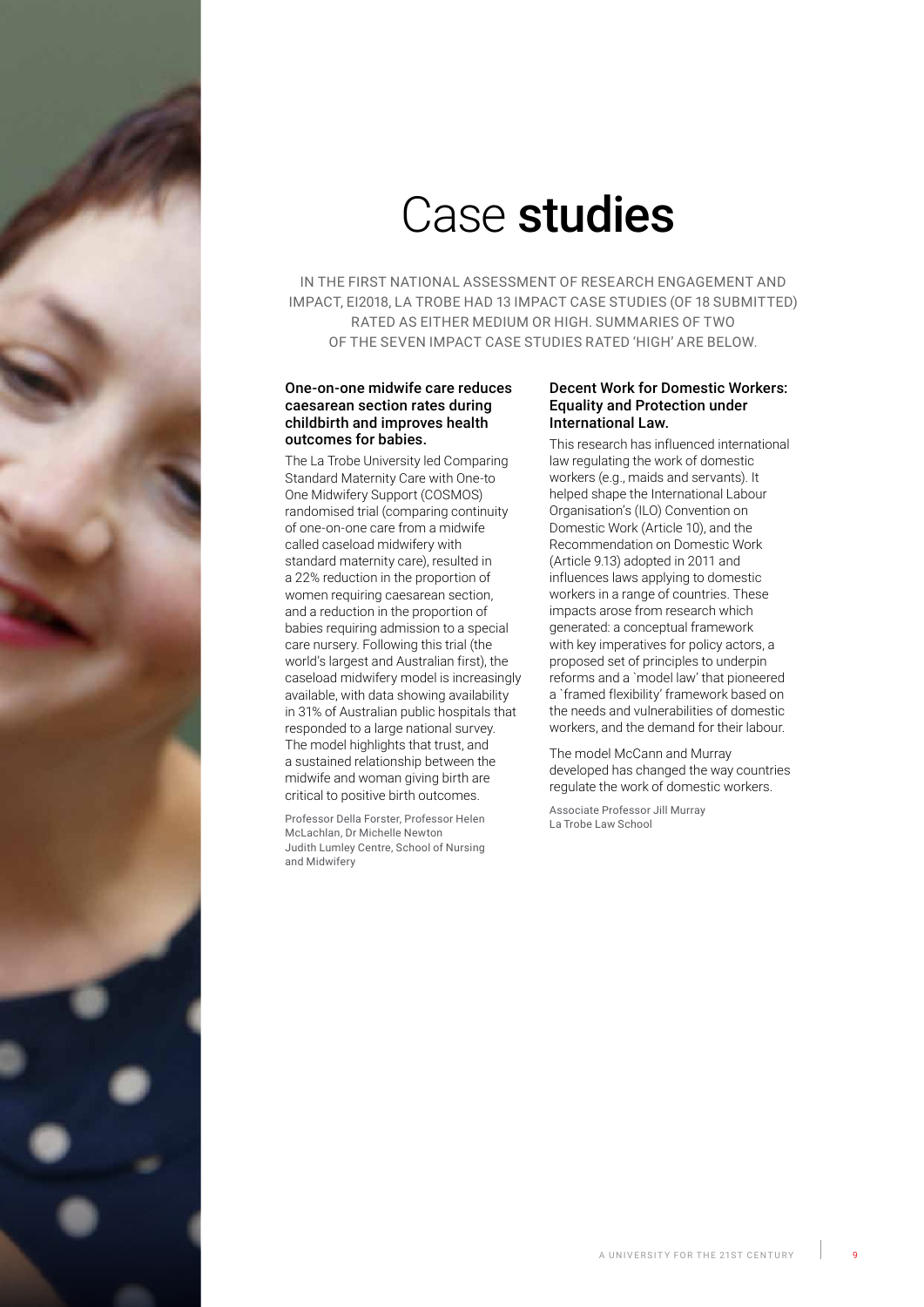# Actions and responsibilities

### Key

| DVC(R)      | Deputy Vice-Chancellor (Research)         | <b>MRED</b> | Manager, Research Educa   |
|-------------|-------------------------------------------|-------------|---------------------------|
| <b>EDRO</b> | Executive Director, Research Office       | <b>HoS</b>  | Head of School            |
| PVC (IE)    | Pro Vice-Chancellor (Industry Engagement) | HoD         | Head of Department        |
| <b>PVC</b>  | Pro Vice-Chancellor                       | D - RC      | Director, Research Centre |
| APVC(R)     | Associate Pro Vice-Chancellor (Research)  | <b>RD</b>   | <b>Research Director</b>  |
| C - IWG     | Chair, Impact Working Group               | HR          | Human Resources           |
| <b>MRI</b>  | Manager, Research Impact                  |             |                           |

| DVC (R)        | Deputy Vice-Chancellor (Research)         | <b>MRED</b> | Manager, Research Education and Development |
|----------------|-------------------------------------------|-------------|---------------------------------------------|
| <b>EDRO</b>    | Executive Director, Research Office       | <b>HoS</b>  | Head of School                              |
| PVC (IE)       | Pro Vice-Chancellor (Industry Engagement) | HoD         | Head of Department                          |
| <b>PVC</b>     | Pro Vice-Chancellor                       | D - RC      | Director, Research Centre                   |
| <b>APVC(R)</b> | Associate Pro Vice-Chancellor (Research)  | <b>RD</b>   | Research Director                           |
| C - IWG        | Chair, Impact Working Group               | HR          | Human Resources                             |

| Action         |                                                                                                                                                                                                                                                                                                                                                                                                                                                                                                                                                                                                                                    | Responsibility                                                                                   | Accountability               | <b>Timeline</b>                                                                                                                   |
|----------------|------------------------------------------------------------------------------------------------------------------------------------------------------------------------------------------------------------------------------------------------------------------------------------------------------------------------------------------------------------------------------------------------------------------------------------------------------------------------------------------------------------------------------------------------------------------------------------------------------------------------------------|--------------------------------------------------------------------------------------------------|------------------------------|-----------------------------------------------------------------------------------------------------------------------------------|
| $\mathbf{1}$ . | We will continue the tenure of the Impact Working Group                                                                                                                                                                                                                                                                                                                                                                                                                                                                                                                                                                            | <b>MRI</b>                                                                                       | $C$ -IWG                     | $Feb 2019 - Dec$<br>2022<br>To be reviewed<br>annually                                                                            |
| 2.             | We will identify three likely high-impact research projects in each<br>FoR to best position ourselves for the next EI Assessment (expected<br>2021). The Manager, Research Impact, will work with Associate Pro<br>Vice-Chancellors (Research), Heads of School, Heads of Department,<br>Research Directors, Research Centre Directors, the Impact Working<br>Group and Research Performance Team to identify areas of<br>significant impact. Selected projects and researchers will be provided<br>with targeted support to assist them to maximise their engagement<br>and impact capacity leading up to the next EI assessment. | <b>MRI</b><br>HoSs<br><b>HoDs</b><br>$D-RCs$<br><b>RDs</b><br><b>APVCR (ASSC)</b><br>APVCR (SHE) | <b>FDRO</b><br>$PVC$ ( $ E $ | High-impact<br>research in each<br>FoR identified:<br>August 2019<br>Support and<br>development needs<br>established: Oct<br>2019 |
| 3.             | We will design a La Trobe-specific 'Impact Framework', which will<br>include an easy reference guide to research impact to supplement<br>the Research Impact Strategy and assist with its dissemination and<br>implementation.                                                                                                                                                                                                                                                                                                                                                                                                     | <b>MRI</b>                                                                                       | <b>EDRO</b>                  | Completed and<br>disseminated<br>Oct 2019                                                                                         |
| 4.             | We will build the profile of research impact at La Trobe. This may<br>include an award for 'Research Impact and Engagement' in 2019<br>alongside the Research Excellence prize in the current suite of<br>Staff Awards and an annual, impact-specific event that celebrates<br>achievements in impact. This may take the form of an impact<br>challenge or competition, which have had success in building the<br>profile of research impact in other universities.                                                                                                                                                                | <b>MRI</b>                                                                                       | DVC(R)                       | Feasibility of<br>Staff award<br>established July<br>2019<br>At least one<br>impact-focused<br>event delivered<br>by end 2019     |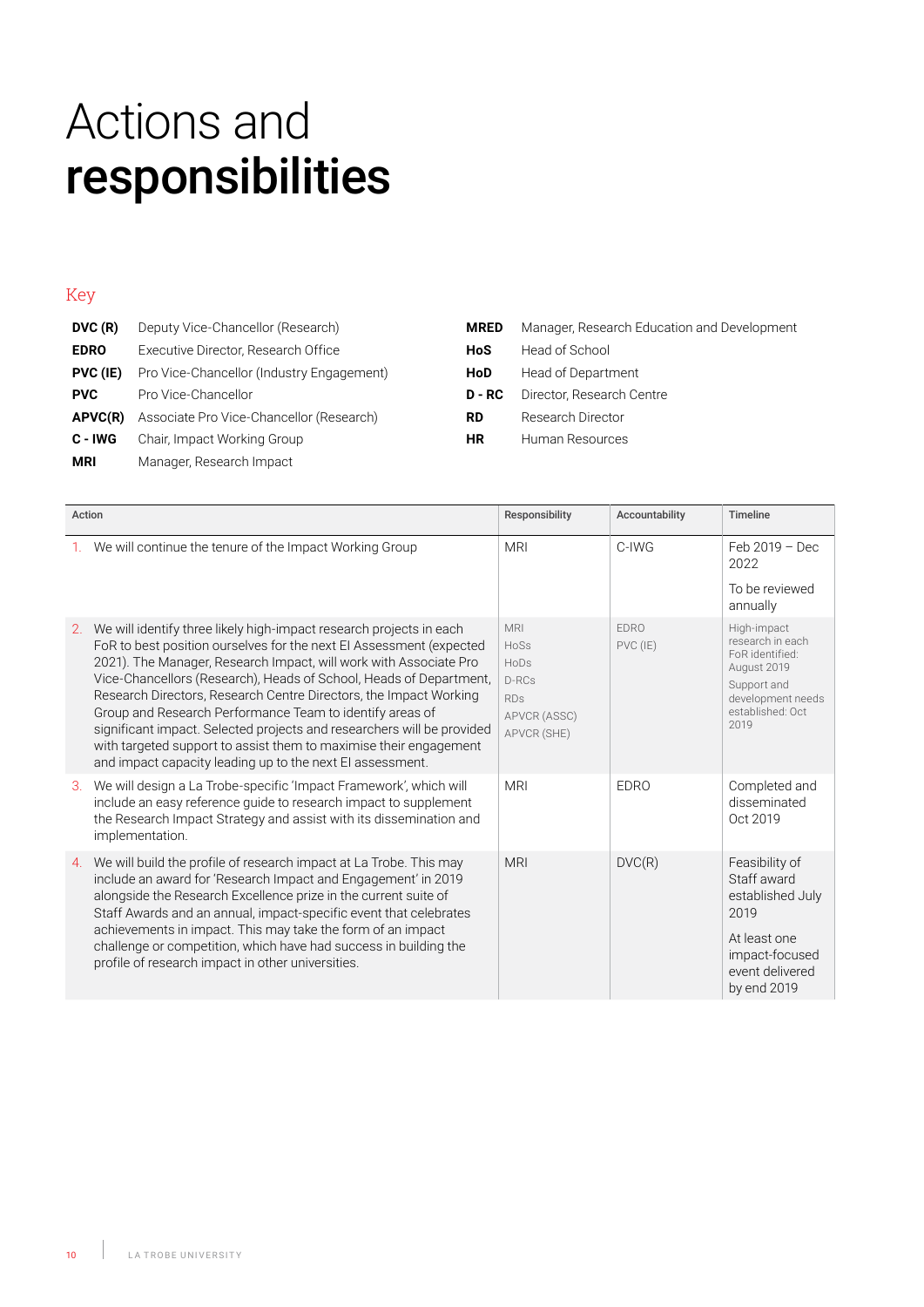| Action |                                                                                                                                                                                                                                                                                            | Responsibility                                                     | Accountability                      | <b>Timeline</b>                                                                                                        |
|--------|--------------------------------------------------------------------------------------------------------------------------------------------------------------------------------------------------------------------------------------------------------------------------------------------|--------------------------------------------------------------------|-------------------------------------|------------------------------------------------------------------------------------------------------------------------|
|        | 5. Internally, at department/centre, school, college and university-level<br>we will regularly recognise and celebrate significant research impact<br>achievements as we do other aspects of research achievement.                                                                         | HoSs<br>HoDs<br>D-RCs<br><b>RDs</b><br>APVCR (ASSC)<br>APVCR (SHE) | PVC (SHE)<br>PVC (ASSC)             | Ongoing                                                                                                                |
| Action |                                                                                                                                                                                                                                                                                            | Responsibility                                                     | Accountability                      | Timeline                                                                                                               |
| 6.     | We will review and revise existing personnel policies and procedures<br>to reflect, in a sensible and balanced way, the changes to<br>expectations of university researchers and the kinds of activities<br>they must undertake to contribute to the University's research<br>performance. | <b>MRI</b><br><b>HR</b>                                            | PVC (IE)<br><b>EDRO</b>             | Completed Dec<br>2019                                                                                                  |
| 7.     | We will investigate cost-effective options for meeting researcher<br>needs for tracking and documenting engagement and impact<br>through the purchase or development of appropriate fit-for-purpose<br>software                                                                            | <b>MRI</b>                                                         | <b>EDRO</b>                         | Software<br>rolled out to<br>researchers by<br>Aug 2019                                                                |
|        | 8. We will review and assess whether current internal research support<br>services have the capacity to meet the needs of researchers and the<br>University.                                                                                                                               | <b>MRI</b>                                                         | DVC(R)<br>PVC (IE)<br><b>EDRO</b>   | Review complete<br>November 2019                                                                                       |
| 9.     | We will provide researchers with regular opportunities to develop<br>their skills and knowledge to build individual and University capacity<br>to maximise the impact of research.                                                                                                         | <b>MRI</b><br><b>MRED</b><br>APVCR (ASSC)<br>APVCR (SHE)           | <b>EDRO</b><br>PVC (IE)             | Ongoing<br>$2019 - 22$                                                                                                 |
|        | 10. We will build our internal capacity and contribute to a vibrant<br>research culture by harnessing the experience and expertise of<br>researchers with impressive impact track-records by inviting them to<br>be involved in developing and/or mentoring colleagues.                    | <b>MRI</b><br>APVCR (ASSC)<br>APVCR (SHE)                          | PVC (IE)<br>PVC (SHE)<br>PVC (ASSC) | Ongoing<br>$2019 - 22$                                                                                                 |
|        | 11. We will bring together key internal stakeholders to plan the alignment<br>of our goals and activities to achieve targeted communications about<br>our research and its impact to external audiences, particularly our<br>existing and potential research partners and end-users.       | <b>MRI</b>                                                         | DVC(R)<br>PVC (IE)<br><b>EDRO</b>   | Stakeholder<br>group<br>established and<br>active May 2019<br>External<br>communications<br>plan completed<br>Nov 2019 |
|        | 12. We will support researchers to build and strengthen engagement<br>with their stakeholders by designing and making available<br>downloadable resources for engaging with partners and end-users.                                                                                        | <b>MRI</b><br>PVC (IE)                                             | DVC(R)                              | First suite of<br>resources<br>available by Dec<br>2019                                                                |
|        | 13. We will collect a 'library' of research impact case studies from<br>researchers across the disciplines in order to be ready to use these in<br>communications with potential partners as opportunities arise.                                                                          | <b>MRI</b>                                                         | <b>EDRO</b>                         | Ongoing                                                                                                                |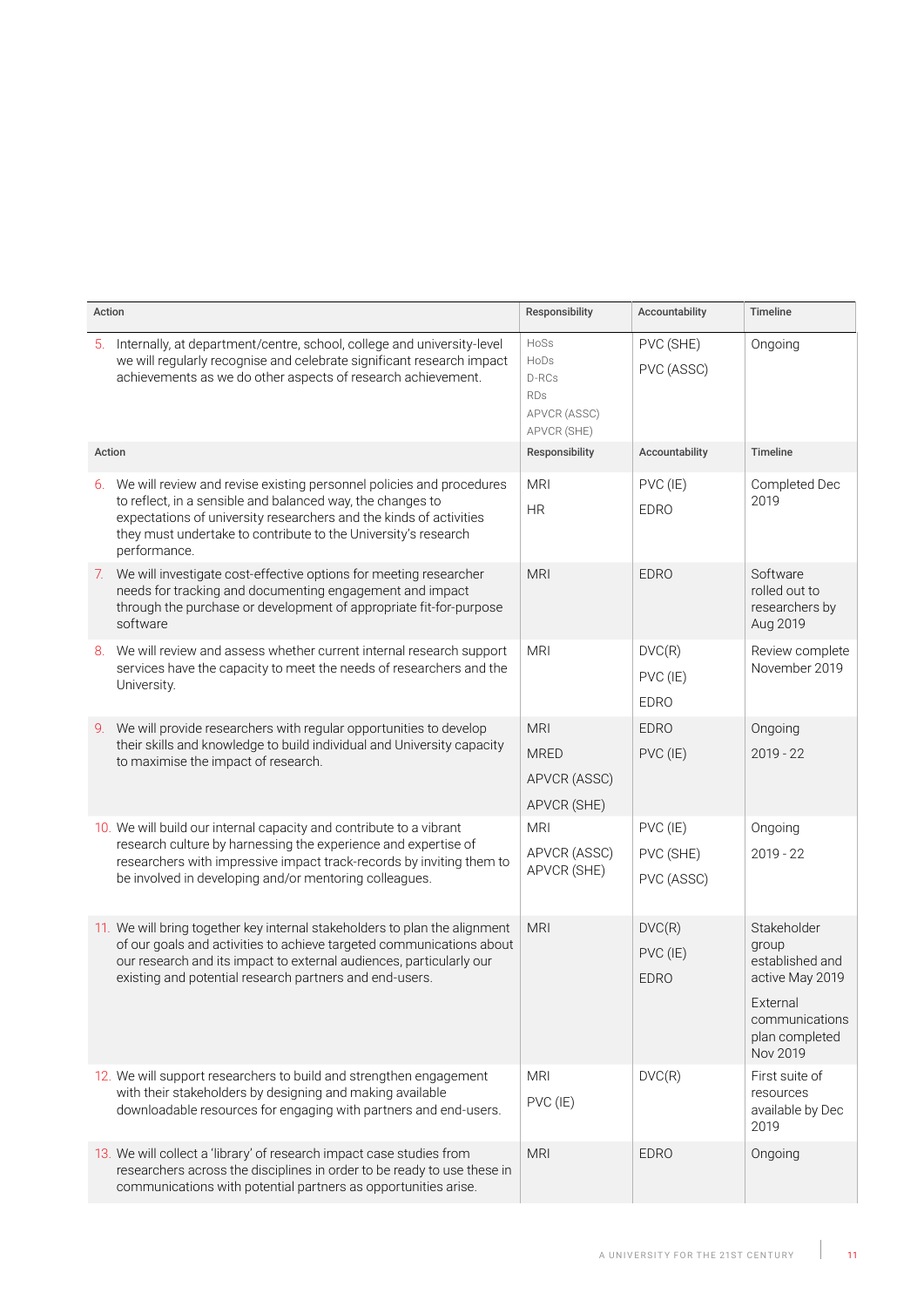'We should aim to redefine what it means to be a great university in the 21st century: deeply connected and committed to excellence, innovation, accessibility and relevance.'

Professor John Dewar | Vice-Chancellor, 2018 Strategic Plan 2018-2022

Photo provided by kind permission of Dr Jillian Garvey, Archaeolog EI18 Impact case study, History and Archaeology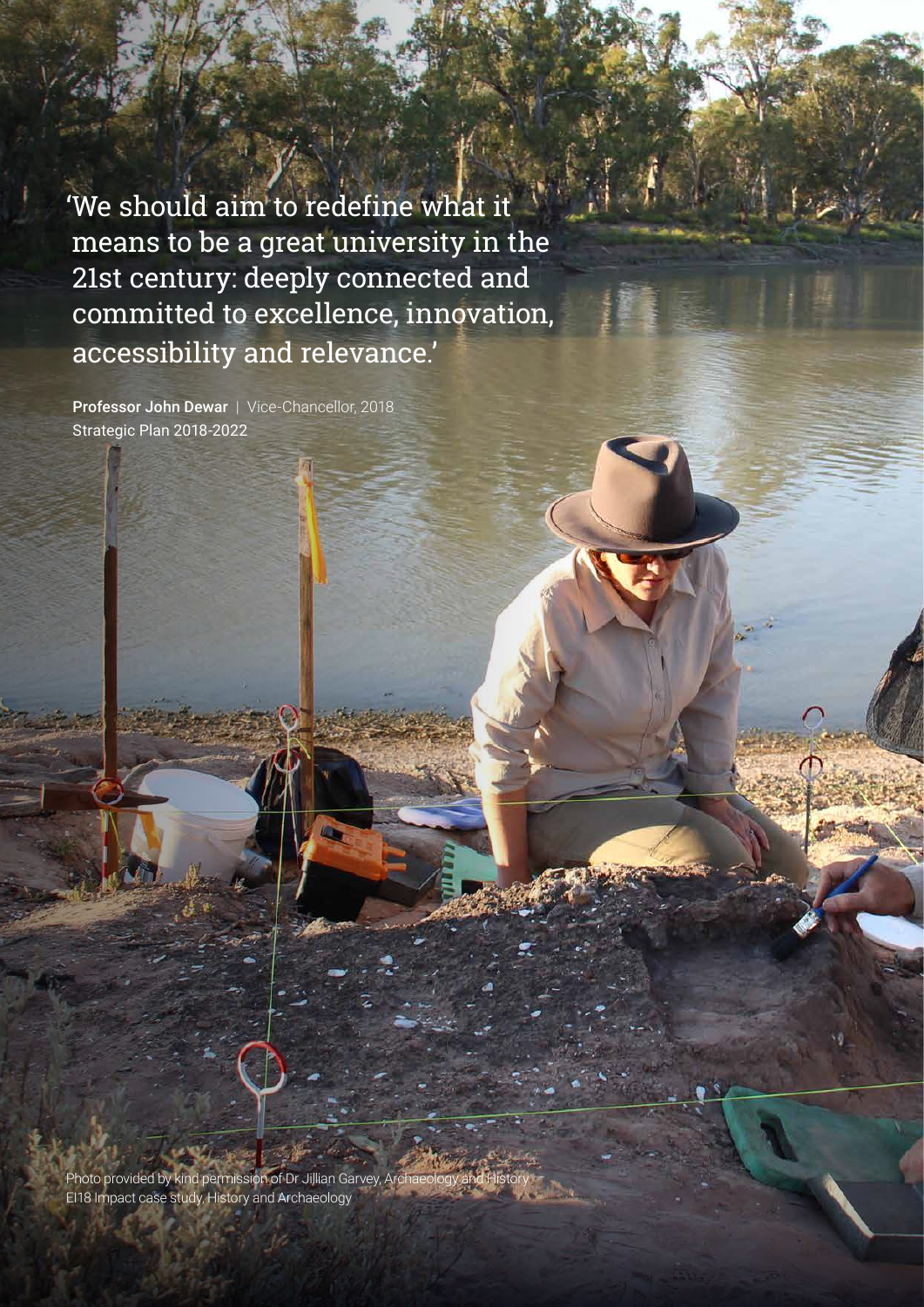

#### **ACKNOWLEDGEMENT OF COUNTRY**

La Trobe University acknowledges that our campuses are located on the lands of many traditional custodians in Victoria. We recognise their ongoing connection to the land and value their unique contribution to the University and wider Australian society.

We are committed to providing opportunities for Indigenous Australians, both as individuals and communities through teaching and learning, research and community partnerships across all of our campuses.

La Trobe University pays our respect to Indigenous Elders, past, present and emerging and will continue to incorporate Indigenous knowledge systems and protocols as part of our ongoing strategic and operational business.

#### **ENQUIRIES**

Research Impact Team Research Office La Trobe University

F 03 9479 1144 E impact@latrobe.edu.au

Disclaimer: Every effort has been made to ensure the information contained in this publication is accurate and current at the date of printing. For the most up-todate information, please refer to the La Trobe University website. Published by La Trobe University, November 2018. La Trobe University is a registered provider under the Commonwealth Register of Institutions and Courses for Overseas Students (CRICOS). La Trobe University CRICOS Provider Code Number 00115M.